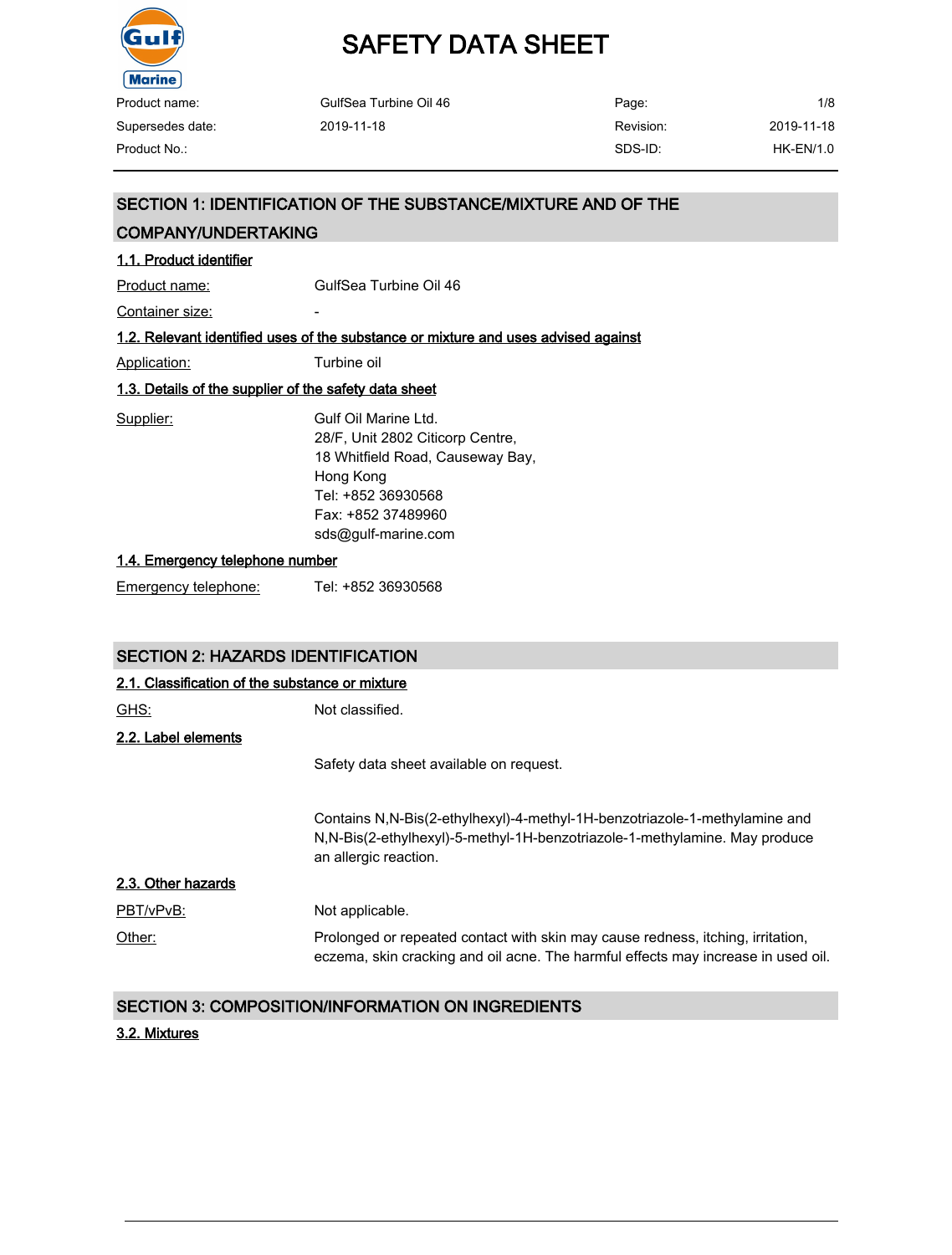

| Product name:    |            |            | GulfSea Turbine Oil 46   |                                                                                                 | Page:                    | 2/8        |
|------------------|------------|------------|--------------------------|-------------------------------------------------------------------------------------------------|--------------------------|------------|
| Supersedes date: |            | 2019-11-18 |                          |                                                                                                 | Revision:                | 2019-11-18 |
| Product No.:     |            |            |                          | SDS-ID:                                                                                         | <b>HK-EN/1.0</b>         |            |
|                  |            |            |                          |                                                                                                 |                          |            |
| GHS:             |            |            |                          |                                                                                                 |                          |            |
| $\frac{9}{6}$ :  | CAS-No.:   | EC No.:    | REACH Reg.<br>No:        | Chemical name:                                                                                  | Hazard classification:   | Notes:     |
| >90              | 72623-87-1 | 276-738-4  | $\overline{\phantom{a}}$ | Lubricating oils (petroleum),<br>C20-50, hydrotreated neutral<br>oil-based; Baseoil-unspecified | $\overline{\phantom{a}}$ |            |
| Notes:           |            |            | L: DMSO < $3\%$ (IP 346) |                                                                                                 |                          |            |

# SECTION 4: FIRST AID MEASURES

| 4.1. Description of first aid measures |                                                                                                                                                                                                          |
|----------------------------------------|----------------------------------------------------------------------------------------------------------------------------------------------------------------------------------------------------------|
| Inhalation:                            | Move into fresh air and keep at rest. In case of persistent throat irritation or<br>coughing: Seek medical attention and bring these instructions.                                                       |
| Skin contact:                          | Remove contaminated clothing. Wash skin thoroughly with soap and water. Get<br>medical attention if any discomfort continues.                                                                            |
| Eye contact:                           | Immediately flush with plenty of water for up to 15 minutes. Remove any contact<br>lenses and open eyelids widely. If irritation persists: Seek medical attention and<br>bring along these instructions. |
| Ingestion:                             | Rinse mouth with water. Drink 1-2 glasses of water. Do not induce vomiting. Get<br>medical attention.                                                                                                    |
|                                        | 4.2. Most important symptoms and effects, both acute and delayed                                                                                                                                         |
| Symptoms/effects:                      | Defatting, drying and cracking of skin.                                                                                                                                                                  |
|                                        | <u>4.3. Indication of any immediate medical attention and special treatment needed</u>                                                                                                                   |
|                                        | Medical attention/treatments: Treat symptomatically. If swallowed, especially in large quantities: Get medical<br>attention.                                                                             |

# SECTION 5: FIREFIGHTING MEASURES

### 5.1. Extinguishing media

| Extinguishing media:                                       | Extinguish with foam, carbon dioxide, dry powder or water fog. Cool containers<br>exposed to heat with water spray and remove container, if no risk is involved. |
|------------------------------------------------------------|------------------------------------------------------------------------------------------------------------------------------------------------------------------|
|                                                            | Do not use water jet as an extinguisher, as this will spread the fire.                                                                                           |
| 5.2. Special hazards arising from the substance or mixture |                                                                                                                                                                  |
| Specific hazards:                                          | When heated and in case of fire, harmful vapours/gases may be formed. Fire in<br>closed areas should only be extinguished by trained personnel.                  |
| 5.3. Advice for firefighters                               |                                                                                                                                                                  |
| Protective equipment for fire-<br>fighters:                | Evacuate personnel from immediate vicinity. Wear self-contained breathing<br>apparatus and full personal protection.                                             |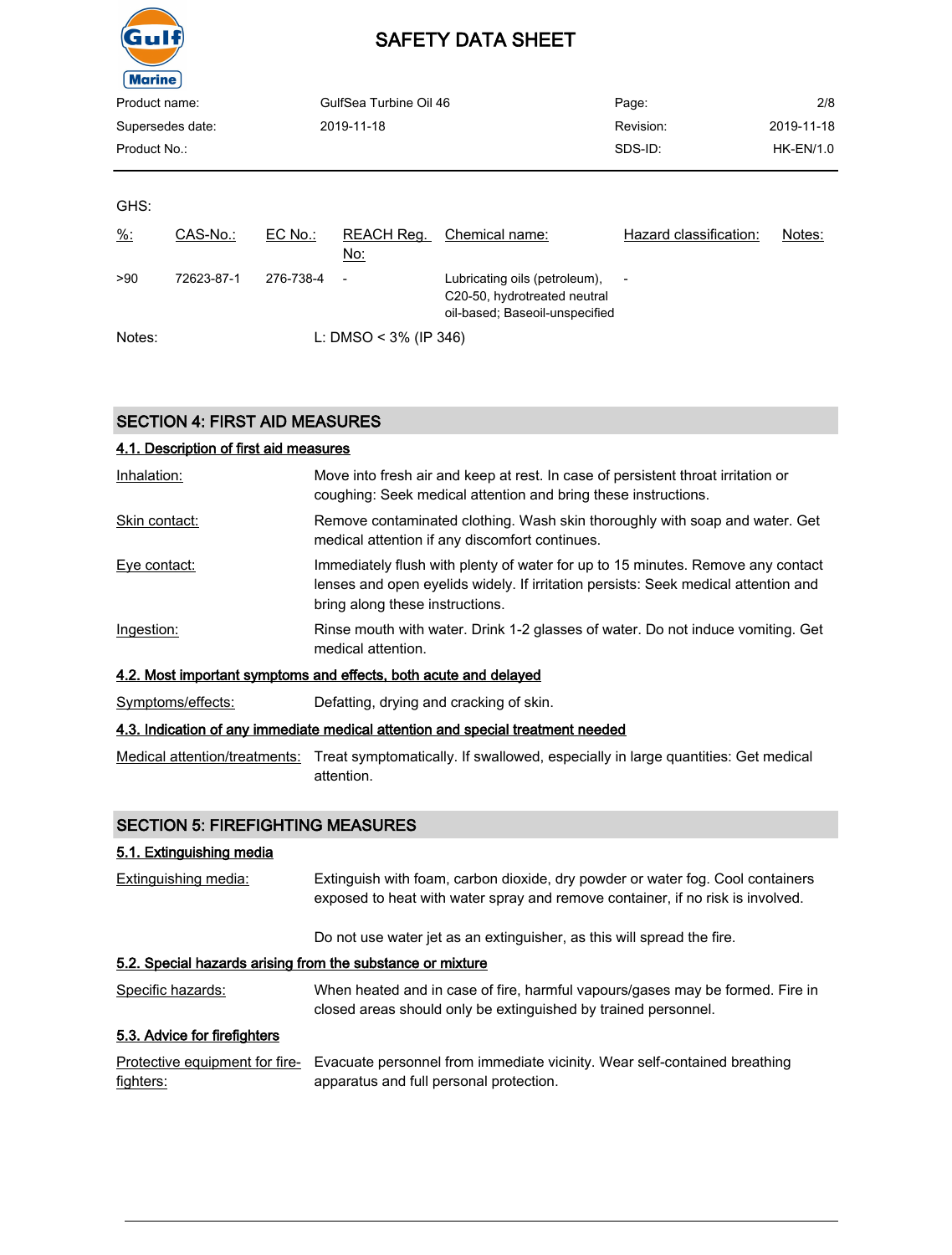

| Product name:    | GulfSea Turbine Oil 46 | Page:     | 3/8         |
|------------------|------------------------|-----------|-------------|
| Supersedes date: | 2016-12-09             | Revision: | 2019-11-18  |
| Product No.:     |                        | SDS-ID:   | $HK-EN/1.0$ |

### SECTION 6: ACCIDENTAL RELEASE MEASURES

### 6.1. Personal precautions, protective equipment and emergency procedures

| If leakage cannot be stopped, evacuate area. Mark the spillage. Avoid inhalation<br>of oil mist and contact with skin and eyes. Keep public away from danger area. In<br>case of spills, beware of slippery floors and surfaces.<br>Put on protective equipment before entering danger area.<br>6.2. Environmental precautions<br>Prevent spillage entering a watercourse or sewer, contaminating soil or<br>vegetation. If this is not possible notify police and appropriate authorities<br>immediately.<br>6.3. Methods and material for containment and cleaning up<br>Stop leak if possible without risk. Soak up with inert absorbent material.<br>Large Spillages: Stop leak if possible without risk. Dam and absorb spillages with<br>sand, earth or other non-combustible material.<br>6.4. Reference to other sections |                               |  |
|-----------------------------------------------------------------------------------------------------------------------------------------------------------------------------------------------------------------------------------------------------------------------------------------------------------------------------------------------------------------------------------------------------------------------------------------------------------------------------------------------------------------------------------------------------------------------------------------------------------------------------------------------------------------------------------------------------------------------------------------------------------------------------------------------------------------------------------|-------------------------------|--|
|                                                                                                                                                                                                                                                                                                                                                                                                                                                                                                                                                                                                                                                                                                                                                                                                                                   | Personal precautions:         |  |
|                                                                                                                                                                                                                                                                                                                                                                                                                                                                                                                                                                                                                                                                                                                                                                                                                                   | Protective equipment:         |  |
|                                                                                                                                                                                                                                                                                                                                                                                                                                                                                                                                                                                                                                                                                                                                                                                                                                   |                               |  |
|                                                                                                                                                                                                                                                                                                                                                                                                                                                                                                                                                                                                                                                                                                                                                                                                                                   | Environmental<br>precautions: |  |
|                                                                                                                                                                                                                                                                                                                                                                                                                                                                                                                                                                                                                                                                                                                                                                                                                                   |                               |  |
|                                                                                                                                                                                                                                                                                                                                                                                                                                                                                                                                                                                                                                                                                                                                                                                                                                   | Methods for cleaning up:      |  |
|                                                                                                                                                                                                                                                                                                                                                                                                                                                                                                                                                                                                                                                                                                                                                                                                                                   |                               |  |

# Reference: For personal protection, see section 8. For waste disposal, see section 13.

### SECTION 7: HANDLING AND STORAGE

### 7.1. Precautions for safe handling

| Safe handling advice:                   | Observe good chemical hygiene practices. Avoid inhalation of oil mist and<br>contact with skin and eyes. Avoid prolonged and repeated contact with oil,<br>particularly used oil. Wash hands before breaks and before smoking, eating or<br>drinking.                                                          |
|-----------------------------------------|----------------------------------------------------------------------------------------------------------------------------------------------------------------------------------------------------------------------------------------------------------------------------------------------------------------|
| Technical measures:                     | Use work methods which minimise oil mist production. Do not smoke or use open<br>fire or other sources of ignition.                                                                                                                                                                                            |
| Technical precautions:                  | When working with heated oil, mechanical ventilation may be required.                                                                                                                                                                                                                                          |
|                                         | 7.2. Conditions for safe storage, including any incompatibilities                                                                                                                                                                                                                                              |
| Technical measures for safe<br>storage: | Store in tightly closed original container in a well-ventilated place. Containers,<br>which are opened, must be carefully resealed and kept upright to prevent<br>leakage. Ensure that the container is undamaged and has a proper label. Use<br>appropriate containment to avoid environmental contamination. |
| Storage conditions:                     | Store in tightly closed original container in a well-ventilated place. Protect from<br>heat and direct sunlight.                                                                                                                                                                                               |
| 7.3. Specific end use(s)                |                                                                                                                                                                                                                                                                                                                |
| Specific use(s):                        | Lubricant.                                                                                                                                                                                                                                                                                                     |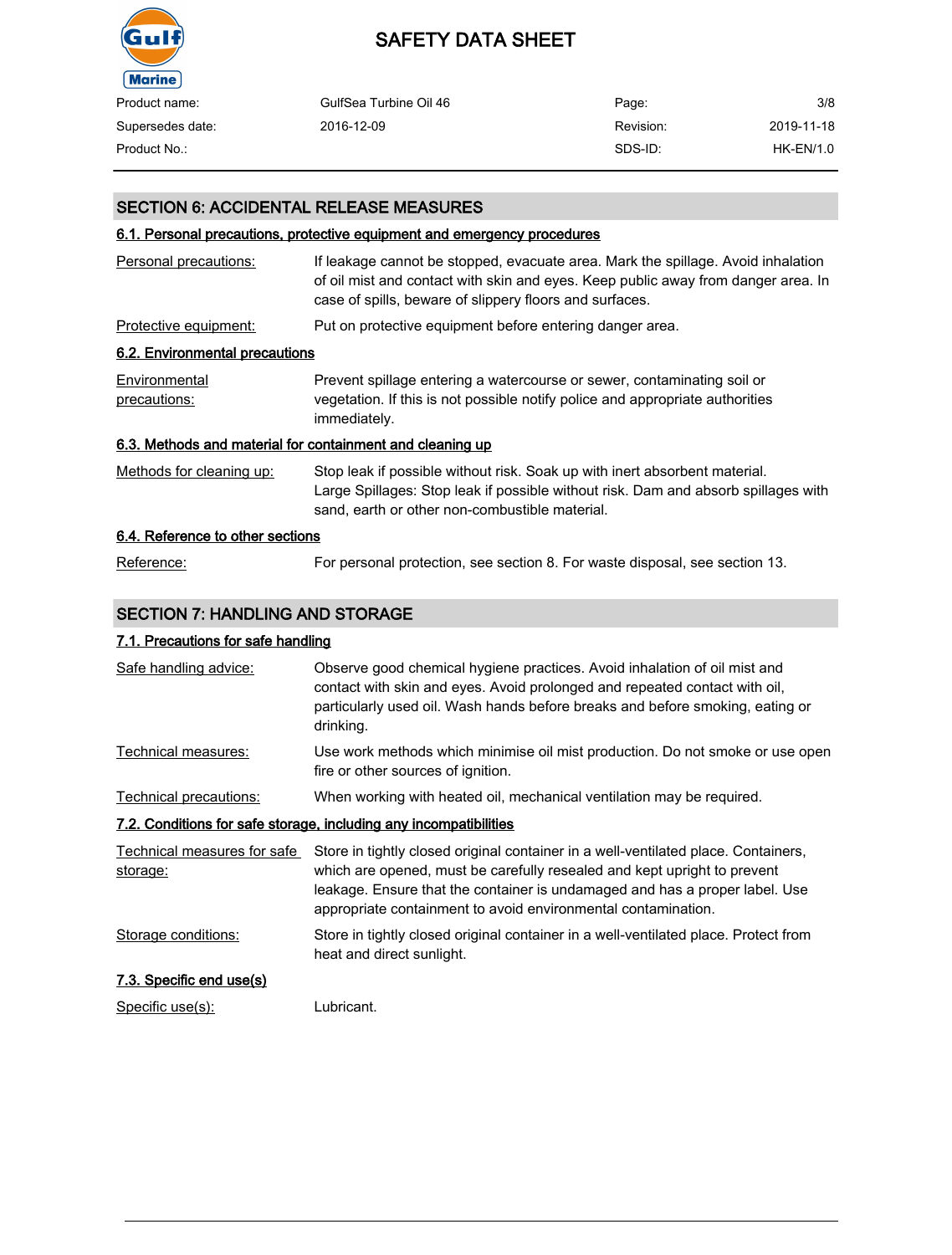

| GulfSea Turbine Oil 46 | Page:     | 4/8         |
|------------------------|-----------|-------------|
| 2019-11-18             | Revision: | 2019-11-18  |
|                        | SDS-ID:   | $HK-EN/1.0$ |
|                        |           |             |

### SECTION 8: EXPOSURE CONTROLS/PERSONAL PROTECTION

### 8.1. Control parameters

Occupational exposure limits:

| CAS-No.:                 | Chemical name:     | <u>As:</u>                                   | <b>Exposure limits:</b> | Type:               | Notes: | References: |
|--------------------------|--------------------|----------------------------------------------|-------------------------|---------------------|--------|-------------|
| $\overline{\phantom{0}}$ | Oil mist, -mineral | $\overline{\phantom{a}}$                     | $5 \,$ mg/m $3 \,$      | PEL (Long<br>Term)  |        |             |
|                          |                    | $\overline{\phantom{a}}$                     | $10$ mg/m $3$           | PEL (Short<br>Term) |        |             |
| DNEL/PNEC:               |                    | DNEL: Not available.<br>PNEC: Not available. |                         |                     |        |             |

#### 8.2. Exposure controls

| Engineering measures:  | Provide adequate ventilation. Observe Occupational Exposure Limits and<br>minimize the risk of inhalation of vapours and oil mist.                                                                                                                                                                                                                            |
|------------------------|---------------------------------------------------------------------------------------------------------------------------------------------------------------------------------------------------------------------------------------------------------------------------------------------------------------------------------------------------------------|
| Respiratory equipment: | In case of inadequate ventilation use suitable respirator. Use respiratory<br>equipment with gas filter, type A1. If the product is heated under manual<br>handling, use suitable mask with filter A1P2 or A2P2.                                                                                                                                              |
| Hand protection:       | Nitrile gloves are recommended. If signs of wear and tear are noticed then the<br>gloves should be replaced. The most suitable glove must be chosen in<br>collaboration with the gloves supplier, who can inform about the breakthrough<br>time of the glove material.                                                                                        |
| Eye protection:        | Wear approved, tight fitting safety glasses where splashing is probable.                                                                                                                                                                                                                                                                                      |
| Skin protection:       | Wear appropriate clothing to prevent repeated or prolonged skin contact.                                                                                                                                                                                                                                                                                      |
| Hygiene measures:      | Wash hands after handling. Observe good chemical hygiene practices. Wash<br>contaminated clothing before reuse. When using do not eat, drink or smoke.<br>Always remove oil with soap and water or skin cleaning agent, never use<br>organic solvents. Do not use oil-contaminated clothing or shoes, and do not<br>put rags moistened with oil into pockets. |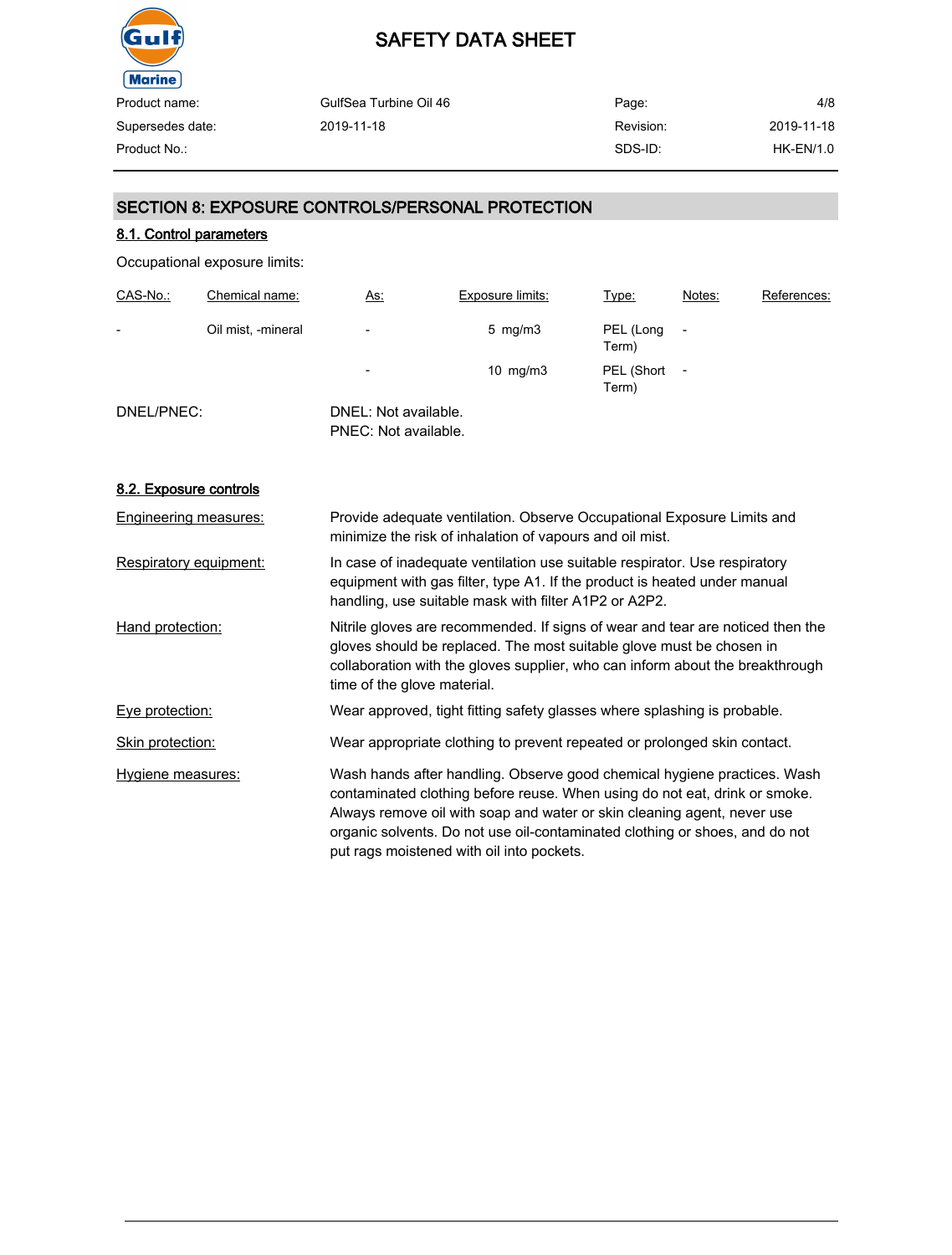

Product name: Supersedes date:

| Product name:    | GulfSea Turbine Oil 46 | Page:     | 5/8        |
|------------------|------------------------|-----------|------------|
| Supersedes date: | 2019-11-18             | Revision: | 2019-11-18 |
| Product No.:     |                        | SDS-ID:   | HK-EN/1.0  |

# SECTION 9: PHYSICAL AND CHEMICAL PROPERTIES

# 9.1. Information on basic physical and chemical properties

| Appearance:                                        | Oily liquid                                          |
|----------------------------------------------------|------------------------------------------------------|
| Colour:                                            | Yellow.                                              |
| Odour:                                             | Characteristic.                                      |
| Odour threshold:                                   | Not available.                                       |
| <u>pH:</u>                                         | Not available.                                       |
| Melting point / freezing point:                    | Not available.                                       |
| Boiling point:                                     | >300°C                                               |
| Flash point:                                       | OC (Open cup). 220°C [ASTM D92.]                     |
| Evaporation rate:                                  | Not available.                                       |
| Flammability (solid, gas):                         | Not applicable.                                      |
| Explosion limits:                                  | Not available.                                       |
| Vapour pressure:                                   | <0.01 kPa (20°C)                                     |
| Vapour density:                                    | Not available.                                       |
| Relative density:                                  | $-0.85$                                              |
| Solubility:                                        | Soluble in: Organic solvents.<br>Insoluble in water. |
| <b>Partition coefficient</b><br>(n-octanol/water): | Not available.                                       |
| Auto-ignition<br>temperature (°C):                 | >300°C                                               |
| <b>Decomposition</b><br>temperature (°C):          | $>300^{\circ}$ C                                     |
| Viscosity:                                         | 46.3 mm <sup>2</sup> /s (40 °C)                      |
|                                                    | 6.9 mm <sup>2</sup> /s (100°C)                       |
| <b>Explosive properties:</b>                       | Not applicable.                                      |
| Oxidising properties:                              | Not applicable.                                      |
| 9.2. Other information                             |                                                      |
| Pour point(°C):                                    | $-21^{\circ}$ C                                      |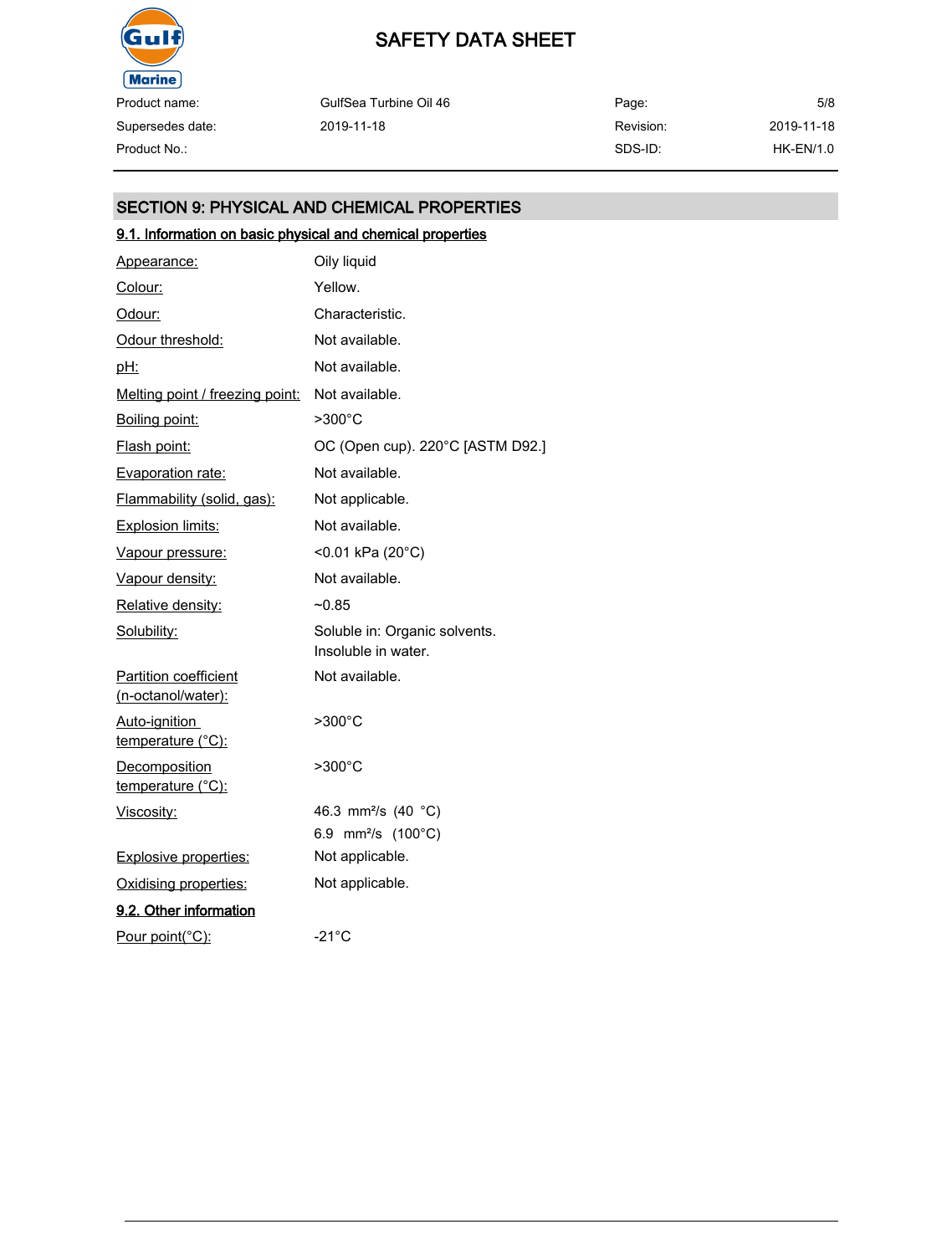

| Product name:    | GulfSea Turbine Oil 46 | Page:     | 6/8         |
|------------------|------------------------|-----------|-------------|
| Supersedes date: | 2019-11-18             | Revision: | 2019-11-18  |
| Product No.:     |                        | SDS-ID:   | $HK-EN/1.0$ |

| <b>SECTION 10: STABILITY AND REACTIVITY</b>          |                                             |  |
|------------------------------------------------------|---------------------------------------------|--|
| <u>10.1. Reactivity</u>                              |                                             |  |
| <u> Reactivity:</u>                                  | Not reactive.                               |  |
| 10.2. Chemical stability                             |                                             |  |
| Stability:                                           | Stable under normal temperature conditions. |  |
| 10.3. Possibility of hazardous reactions             |                                             |  |
| Hazardous reactions:                                 | None under normal conditions.               |  |
| 10.4. Conditions to avoid                            |                                             |  |
| Conditions/materials to avoid: Heat, sparks, flames. |                                             |  |
| 10.5. Incompatible materials                         |                                             |  |
| Incompatible materials:                              | Strong oxidizing substances.                |  |
| 10.6. Hazardous decomposition products               |                                             |  |
| Hazardous decomposition<br>products:                 | Hazardous polymerisation will not occur.    |  |

# SECTION 11: TOXICOLOGICAL INFORMATION

### 11.1. Information on toxicological effects

| Inhalation:         | Inhalation of oil mist or vapours formed during heating of the product may irritate<br>the respiratory system and provoke throat irritation and coughing. |
|---------------------|-----------------------------------------------------------------------------------------------------------------------------------------------------------|
| Skin contact:       | Prolonged or repeated contact with used oil may cause serious skin diseases,<br>such as dermatitis.                                                       |
| Eye contact:        | May cause temporary eye irritation.                                                                                                                       |
| Ingestion:          | Low order of acute toxicity, but aspiration following ingestion and vomiting may<br>cause severe and potentially fatal chemical pneumonitis.              |
| Specific effects:   | Used oil may contain harmful contaminants.                                                                                                                |
| Toxicological data: | Skin sensitisation: No information available.                                                                                                             |
|                     | Mutagenicity: No known significant effects or critical hazards.                                                                                           |
|                     | Carcinogenicity: No known significant effects or critical hazards.                                                                                        |
|                     | Reproductive Toxicity: No known significant effects or critical hazards.                                                                                  |
|                     | Teratogenicity: No known significant effects or critical hazards.                                                                                         |
|                     | STOT - Single exposure:, Not available.                                                                                                                   |
|                     | STOT - Repeated exposure:, Not available.                                                                                                                 |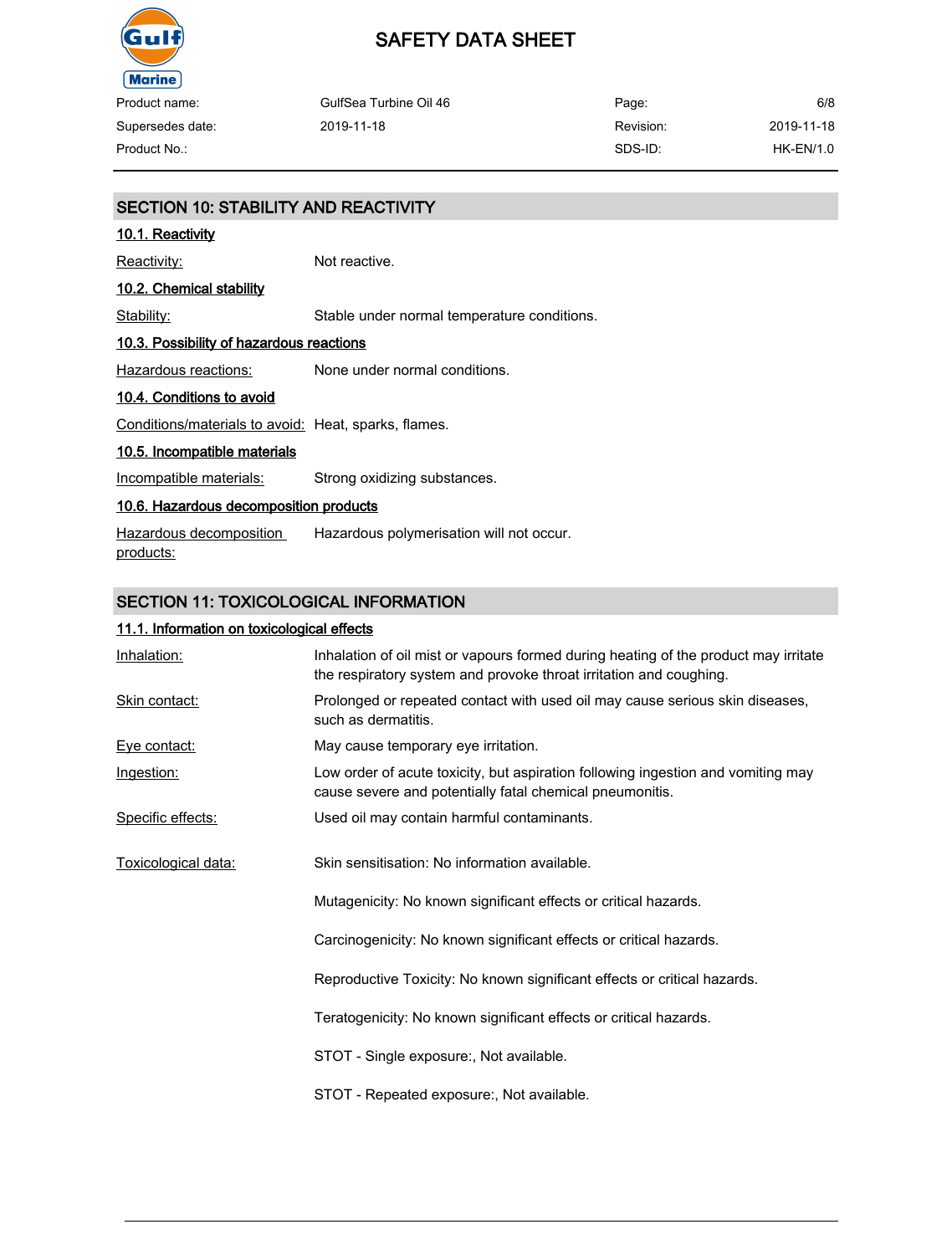

| Product name:    | GulfSea Turbine Oil 46 | Page:     | 7/8         |
|------------------|------------------------|-----------|-------------|
| Supersedes date: | 2019-11-18             | Revision: | 2019-11-18  |
| Product No.:     |                        | SDS-ID:   | $HK-EN/1.0$ |

## SECTION 12: ECOLOGICAL INFORMATION

#### 12.1. Toxicity

Ecotoxicity: Not harmful to aquatic organisms. Expected LC/EC50 value > 100 mg/l

#### 12.2. Persistence and degradability

Degradability: Potentially degradable, but will persist in the environment for long periods.

### 12.3. Bioaccumulative potential

Bioaccumulative potential: No data available on bioaccumulation.

### 12.4. Mobility in soil

Mobility: Spillages may penetrate the soil causing ground water contamination.

### 12.5. Results of PBT and vPvB assessment

PBT/vPvB: This product does not contain any PBT or vPvB substances.

### 12.6. Other adverse effects

Other adverse effects: Not known.

## SECTION 13: DISPOSAL CONSIDERATIONS

### 13.1. Waste treatment methods

Waste is classified as hazardous waste. Dispose of waste and residues in accordance with local authority requirements.

Contaminated packaging: Disposal through approved facilities is recommended.

### SECTION 14: TRANSPORT INFORMATION

The product is not covered by international regulation on the transport of dangerous goods (IMDG, IATA, ADR/RID).

# 14.1. UN number

UN-No: Not regulated.

### 14.2. UN proper shipping name

Proper Shipping Name: Not regulated.

### 14.3. Transport hazard class(es)

Class: Not regulated.

### 14.4. Packing group

PG: Not regulated.

### 14.5. Environmental hazards

Marine pollutant: Not regulated.

Environmentally Hazardous Not regulated.

Substance:

#### 14.6. Special precautions for user

Special precautions: Not regulated.

#### 14.7. Transport in bulk according to Annex II of MARPOL 73/78 and the IBC Code

Transport in bulk: Not regulated.